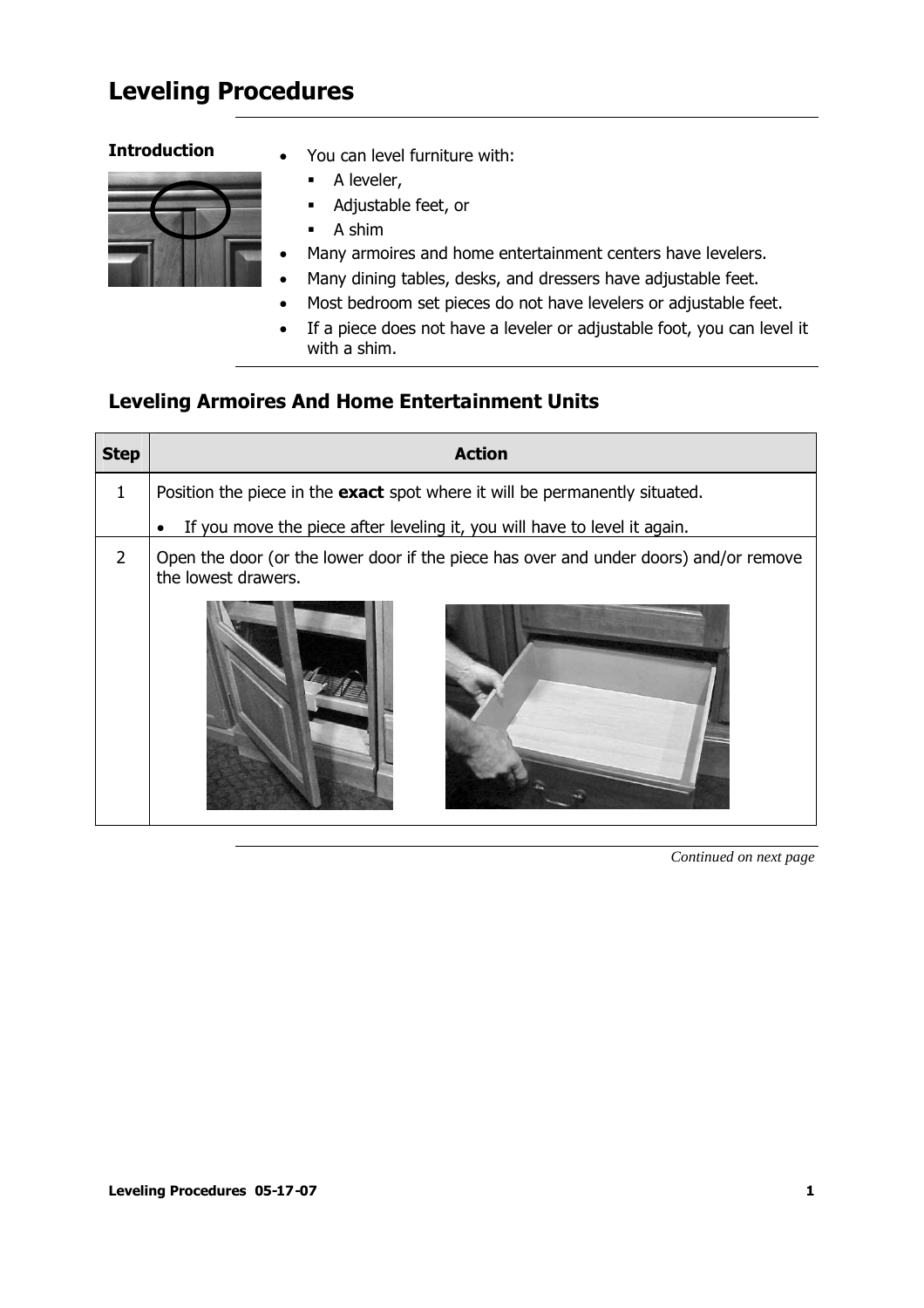## **Leveling Armoires And Home Entertainment Units** (continued)

| <b>Step</b> |                                                                                | <b>Action</b>                                                                                  |
|-------------|--------------------------------------------------------------------------------|------------------------------------------------------------------------------------------------|
| 3           |                                                                                | Look at the inside front corners of the piece. If it has a round hole in it, it has a leveler. |
| 4           | come with a wrench, you'll need a flat head screwdriver to adjust the leveler. | Some pieces come with a special leveler wrench like the one shown below. If it does not        |
|             |                                                                                |                                                                                                |
| 5           | If                                                                             | Then                                                                                           |
|             | The left door of the piece is lower                                            | Adjust the leveler on the right side.                                                          |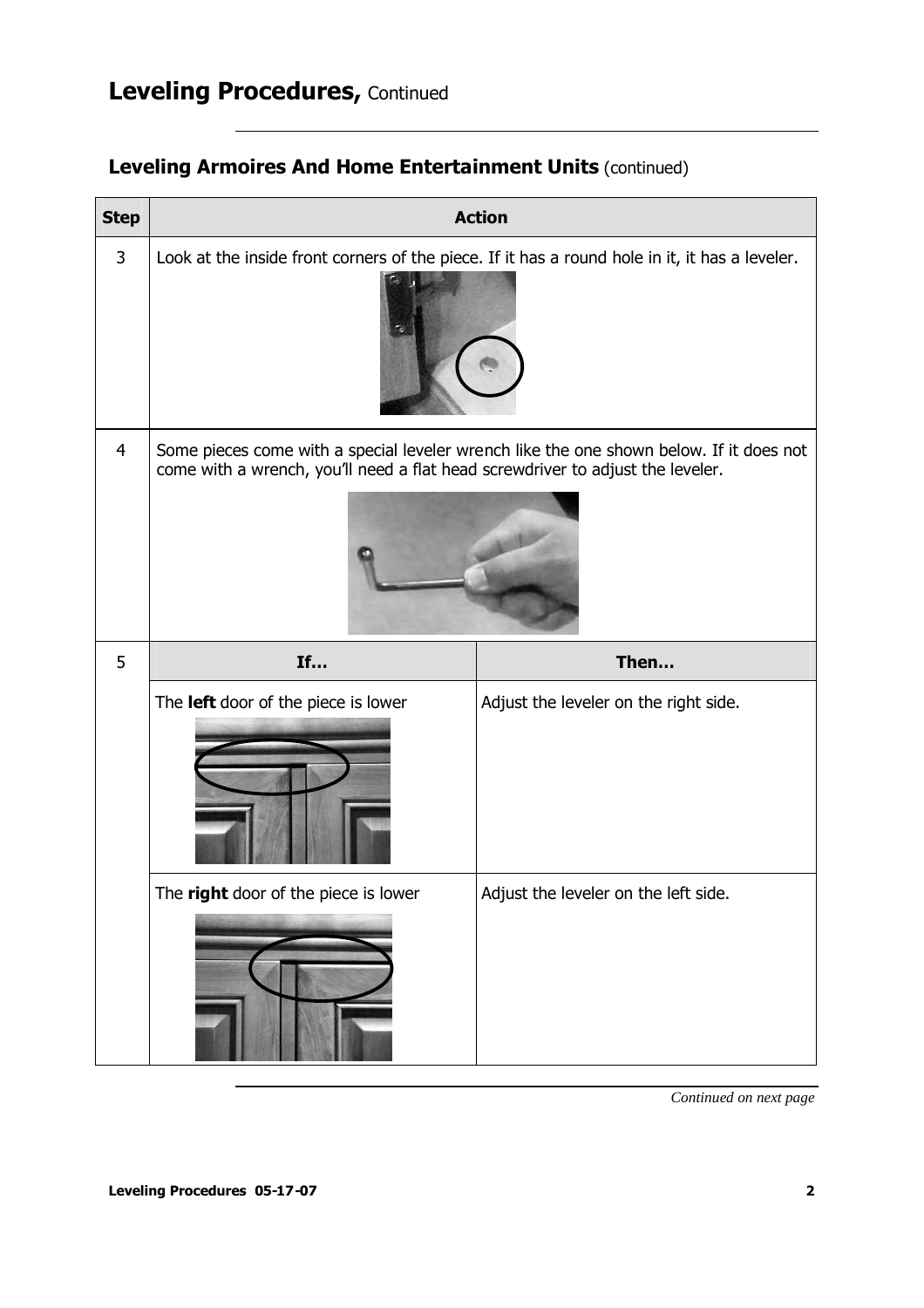| Leveling Armoires And Home Entertainment Units (continued) |  |
|------------------------------------------------------------|--|
|------------------------------------------------------------|--|

| <b>Step</b> |                                                                                     | <b>Action</b>                                                                                                             |
|-------------|-------------------------------------------------------------------------------------|---------------------------------------------------------------------------------------------------------------------------|
| 6           | If                                                                                  | Then                                                                                                                      |
|             | The piece comes with a special leveler<br>wrench                                    | Insert the wrench into the hole, place it on top<br>of the leveler, and turn it clockwise.                                |
|             |                                                                                     |                                                                                                                           |
|             | The piece does not come with a<br>special leveler wrench                            | Insert your screwdriver into the hole and then<br>into the slot in top of the leveler. Turn the<br>screwdriver clockwise. |
|             |                                                                                     |                                                                                                                           |
| 7           | looking at the front of the piece. When it is level, the piece will look like this: | Look at the front of the piece to see if it is level. If not, continue turning <b>clockwise</b> and                       |
|             |                                                                                     |                                                                                                                           |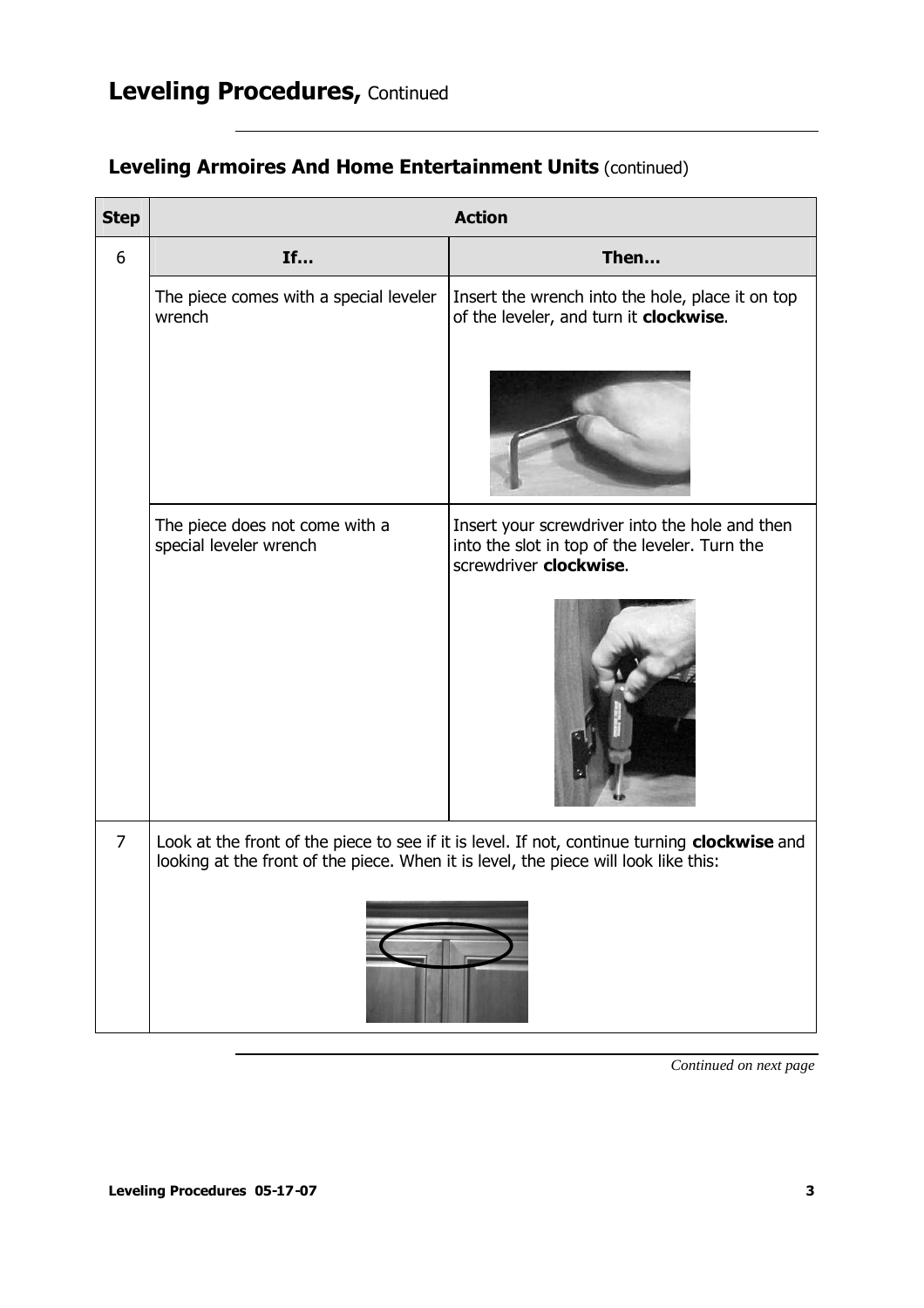## **Leveling Side-By-Side Pieces That Are Equipped With Levelers**

To bring one piece up to the same level as a piece beside it, follow the procedures below.



| <b>Step</b>    | <b>Action</b>                                                                                                                                                         |
|----------------|-----------------------------------------------------------------------------------------------------------------------------------------------------------------------|
|                | On the piece that is lower, locate the hole in the inside front corner that is next to the<br>higher piece.                                                           |
| $\overline{2}$ | Raise the piece that is lower by turning the leveler <b>clockwise</b> until it is even with the<br>higher piece. When both pieces are even, they will look like this: |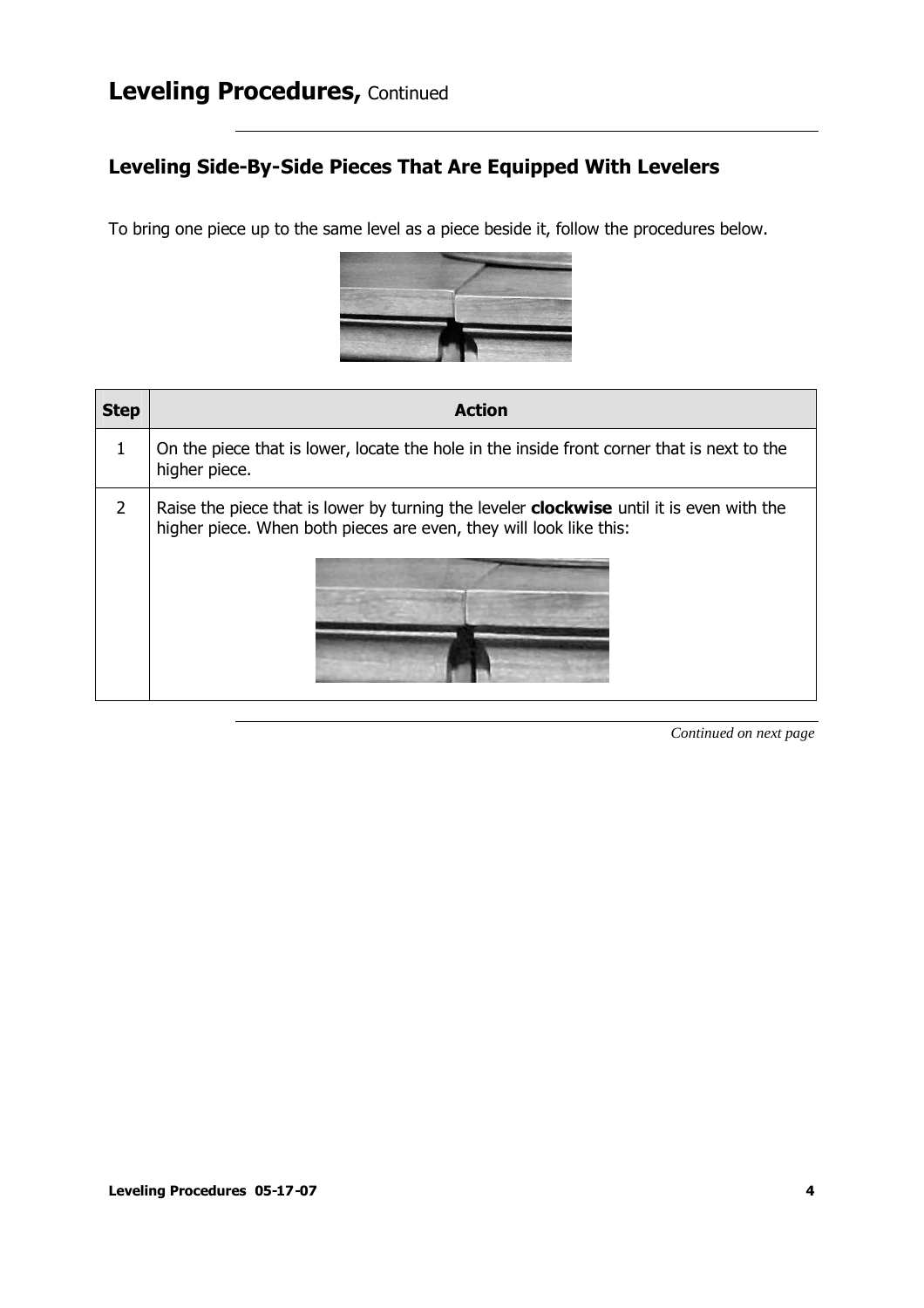## **Leveling Tables With Adjustable Feet**

You can tell if a table leg has adjustable feet just by looking at it.

A leg **with** an adjustable foot sits ¼" or higher off the floor, and looks like this:



A leg **without** an adjustable foot sits flat on the floor and looks like this:



#### **What adjustable feet do**

• When raising or lowering an adjustable foot, you're not leveling the table. You are adjusting it to a floor that's not level.

- The desired outcome when raising or lowering an adjustable foot is to stop the table from rocking and get it as level as possible.
	- You may never be able to get a table to be 100% level, but you **can** stop the rocking.

### **Adjust the feet**

| <b>Step</b> | <b>Action</b>                                   |
|-------------|-------------------------------------------------|
| 1           | Lift the leg that needs to be adjusted.         |
| 2           | Raise or lower the foot as needed.<br>$\bullet$ |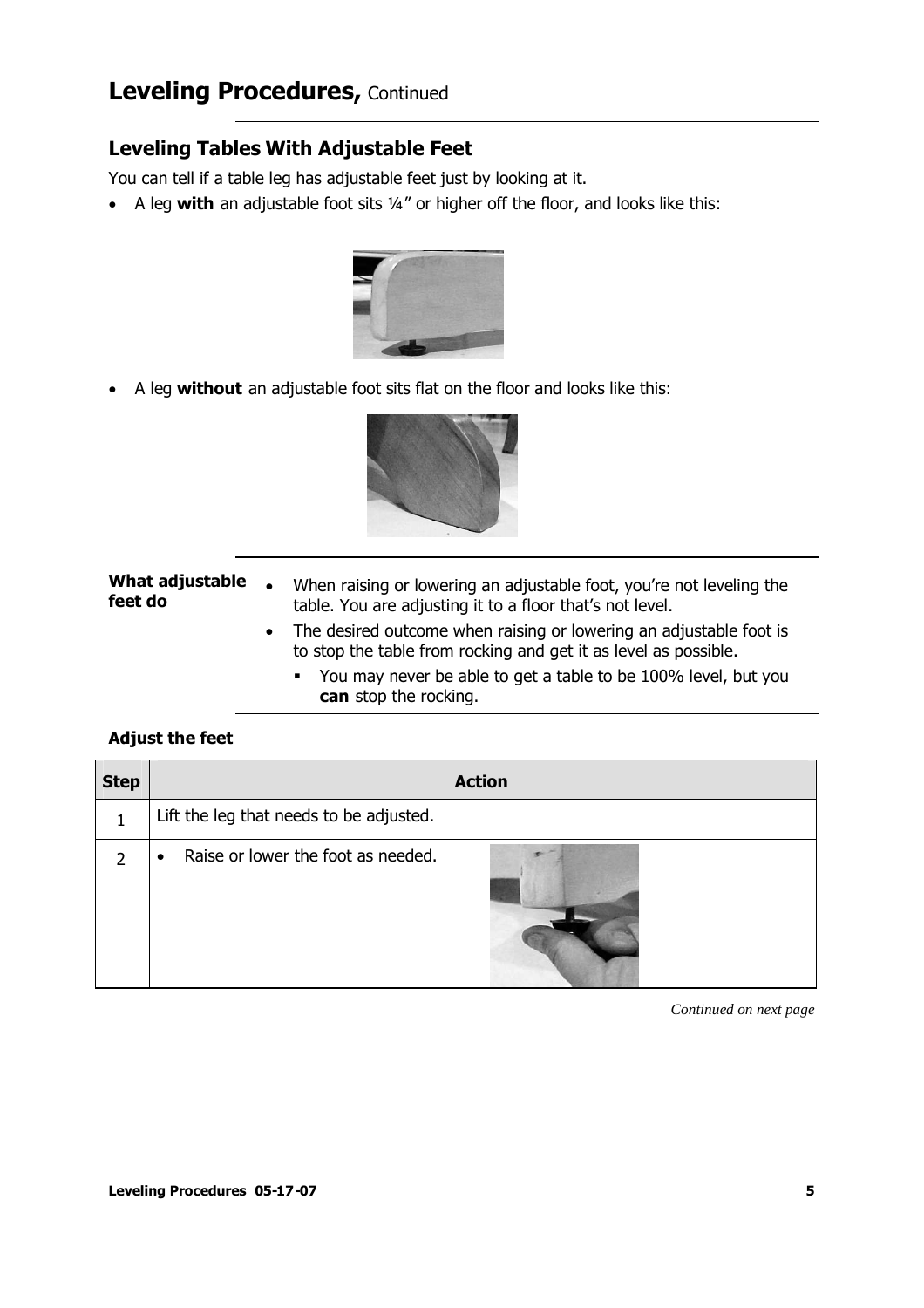

#### **Determine where to insert the shim**

| If                                   | Then                                             |
|--------------------------------------|--------------------------------------------------|
| The left door of the piece is lower  | Insert the shim under the right rear side of it. |
|                                      |                                                  |
| The right door of the piece is lower | Insert the shim under the left rear side of it.  |
|                                      |                                                  |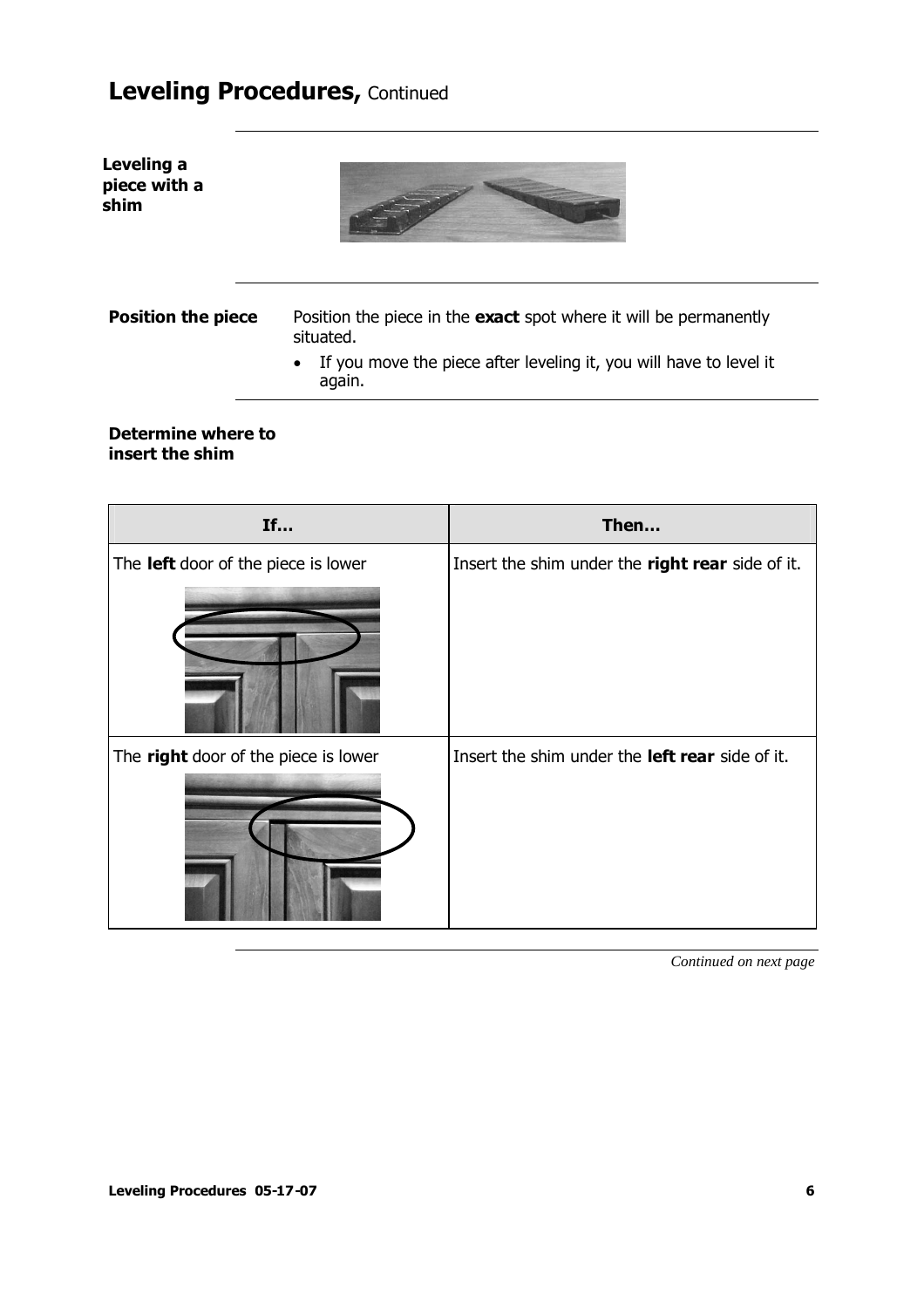**Insert the shim Note:** While one person can do this, it is easier with two people.

| <b>Step</b>    | Action                                                                                                                                        |
|----------------|-----------------------------------------------------------------------------------------------------------------------------------------------|
| $\mathbf{1}$   | At the <b>bottom rear corner</b> of the appropriate side, slide in the shim as far as you can<br>with the flat, smooth side facing up.        |
|                |                                                                                                                                               |
| $\overline{2}$ | Look at the front of the piece to see if it is level. If not, proceed to the next step.                                                       |
| 3              | Push up on the corner slightly and slide in the shim a little further.                                                                        |
| 4              | Look at the front of the piece to see if it's level. If not, continue sliding in the shim and<br>checking the doors until the piece is level. |